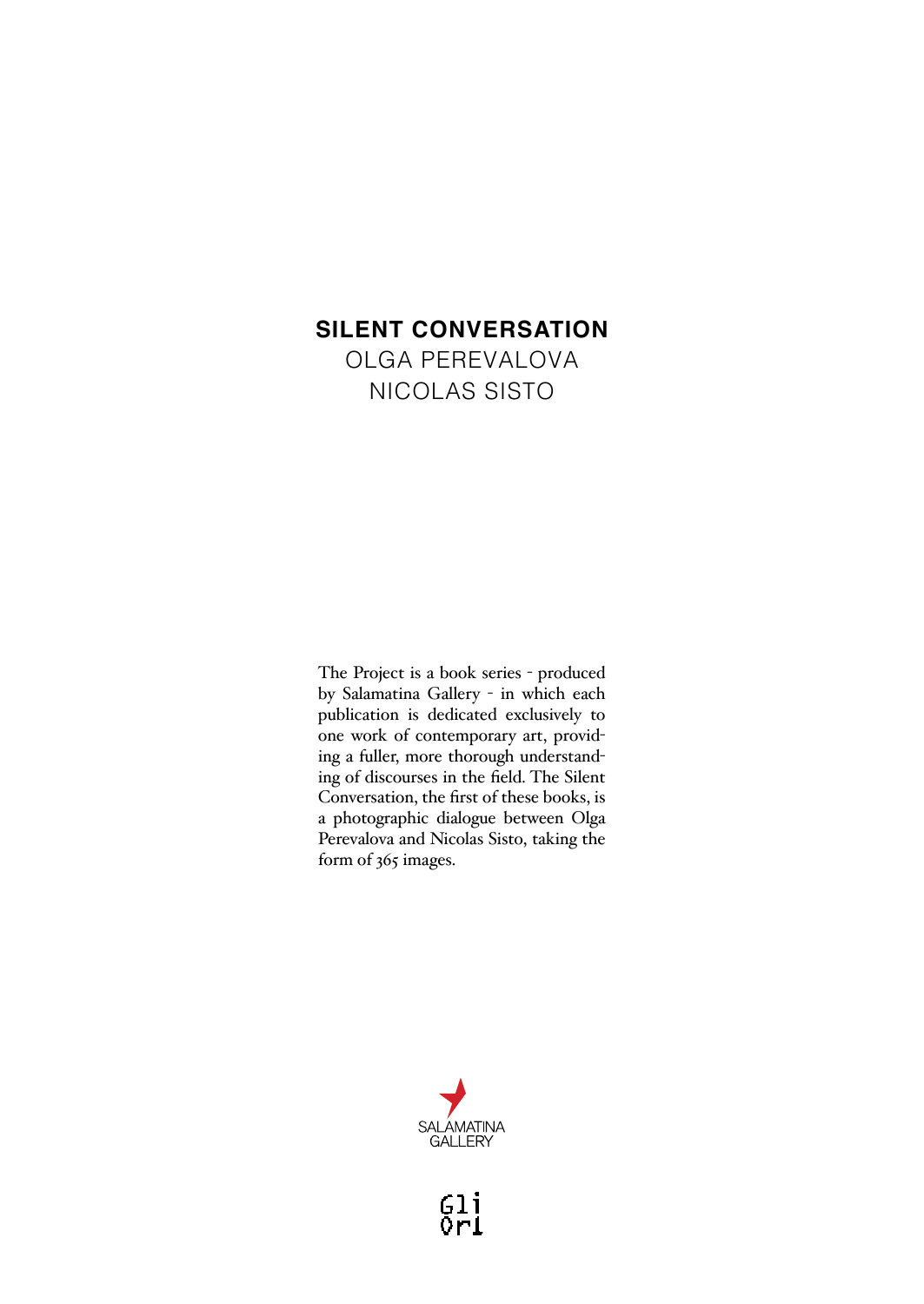## **SILENT-CONVERSATION**

OLGA PEREVALOVA NICOLAS SISTO

*Editorial coordination* Paola Gribaudo

*Edited by* David Everitt Howe Paola Gribaudo Anastasia Barysheva

*Published by* Gli Ori

*Translations* Antonina W. Bouis Jean-Claude Bouis Mireille Chirignan

*Printed by* Baroni&Gori, Prato

ISBN 978-88-7336-608-9

Copyright © 2016 Gli Ori, Pistoia for the pictures and the texts: the authors all rights reserved

www.gliori.it

TO MY SON ALEXANDER THE BRIGHTEST STAR IN THE SKY. OKSANA SALAMATINA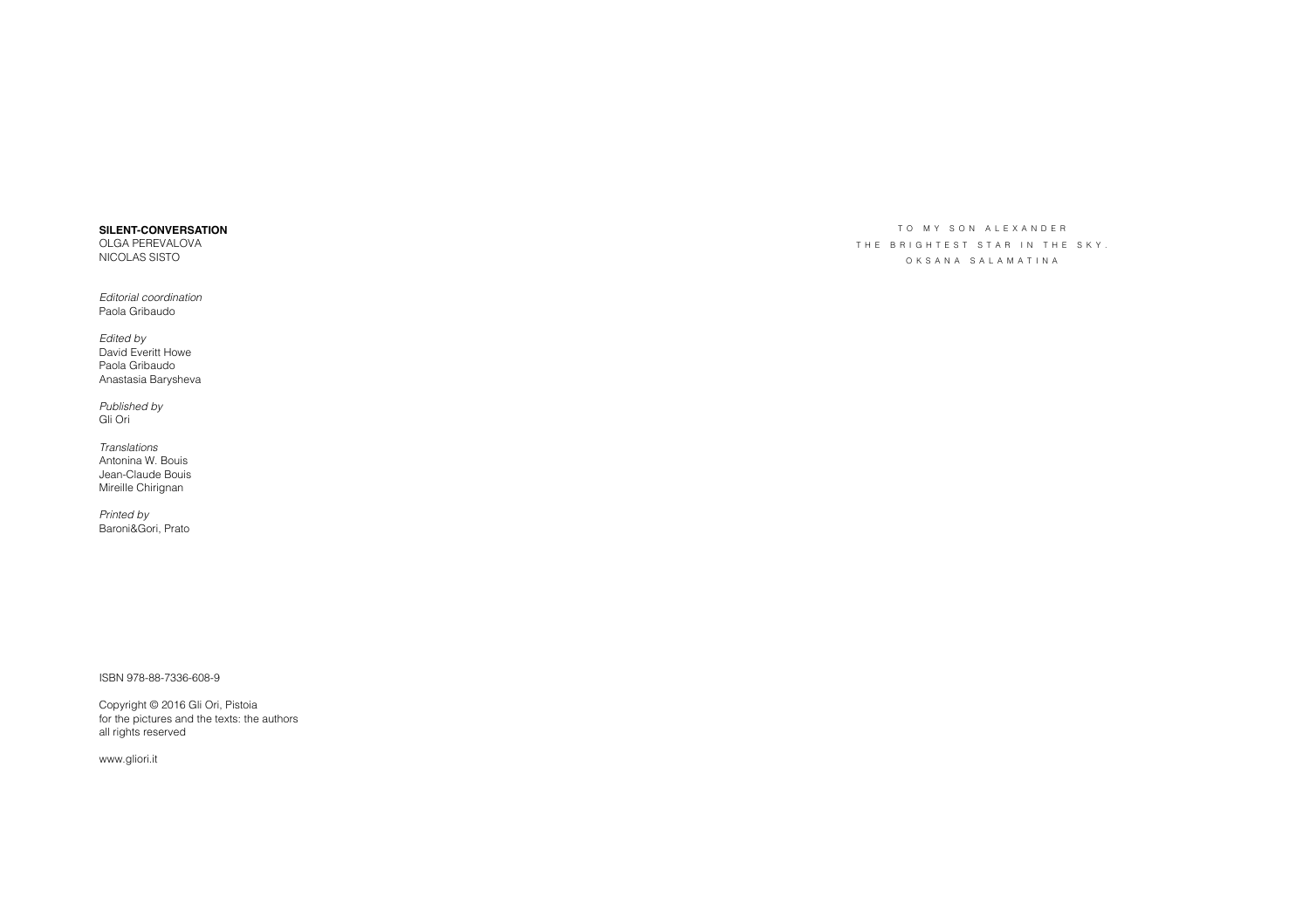# THE WORLD CAN ONLY BE GRASPED BY ACTION, NOT BY CONTEMPLATION THE HAND IS THE CUTTING EDGE OF THE MIND. DIANE ARBUS

### **SILENT CONVERSATION**

The *Silent Conversation* project was initiated by Nicolas Sisto, to whom I owe a debt of gratitude. He saw my photographs on Flickr and wrote to me, offering to start a collaborative Internet project based on the Tumblr platform. The idea was to take turns exchanging pictures, as if we were having a conversation by means of images only; no words, no e-mails, no letters, no Skype, etc. We were simply communicating via photographs. The first picture was to be posted by Nicolas, the second one by me, and so on and so forth until we reached a total of 365 photographs.

It took us three years to complete the project. And during this period we did not communicate by any other means except for our blog. Before this collaboration, I thought that photography required no translation, and this was one of the things I loved so much about it. While photography *is* a kind of language, it's a visual one understandable to everyone, no matter what your mother language is, and where you come from. However, in the course of our project, I realized that it is not always clear to me what Nicolas wanted to say and how I should reply. Probably, this was because of our different cultural and historical backgrounds. We were total strangers in the beginning of the project and our acquaintance started from a blank sheet. Eventually certain themes appeared, the meaning of which was clear to us only, as it happens in a closed group of connected people. Consciously or not, I was telling Nicolas about my life, so sometimes we were talking about personal and intimate things. In some cases our exchanges circled around general topics, which slid into pure formalism, as if talking about the weather. I wondered if the project was simply about photography in general.

Nevertheless, it was a conversation – a real one, because even in real-life conversations people do not always understand each other. And, besides, all conversations are different. We got to know each other after three years of talking by means of images, and it turned out that there are still lots of things to be said; moreover, even now some of these things remain inexplicable with words.

Olga Perevalova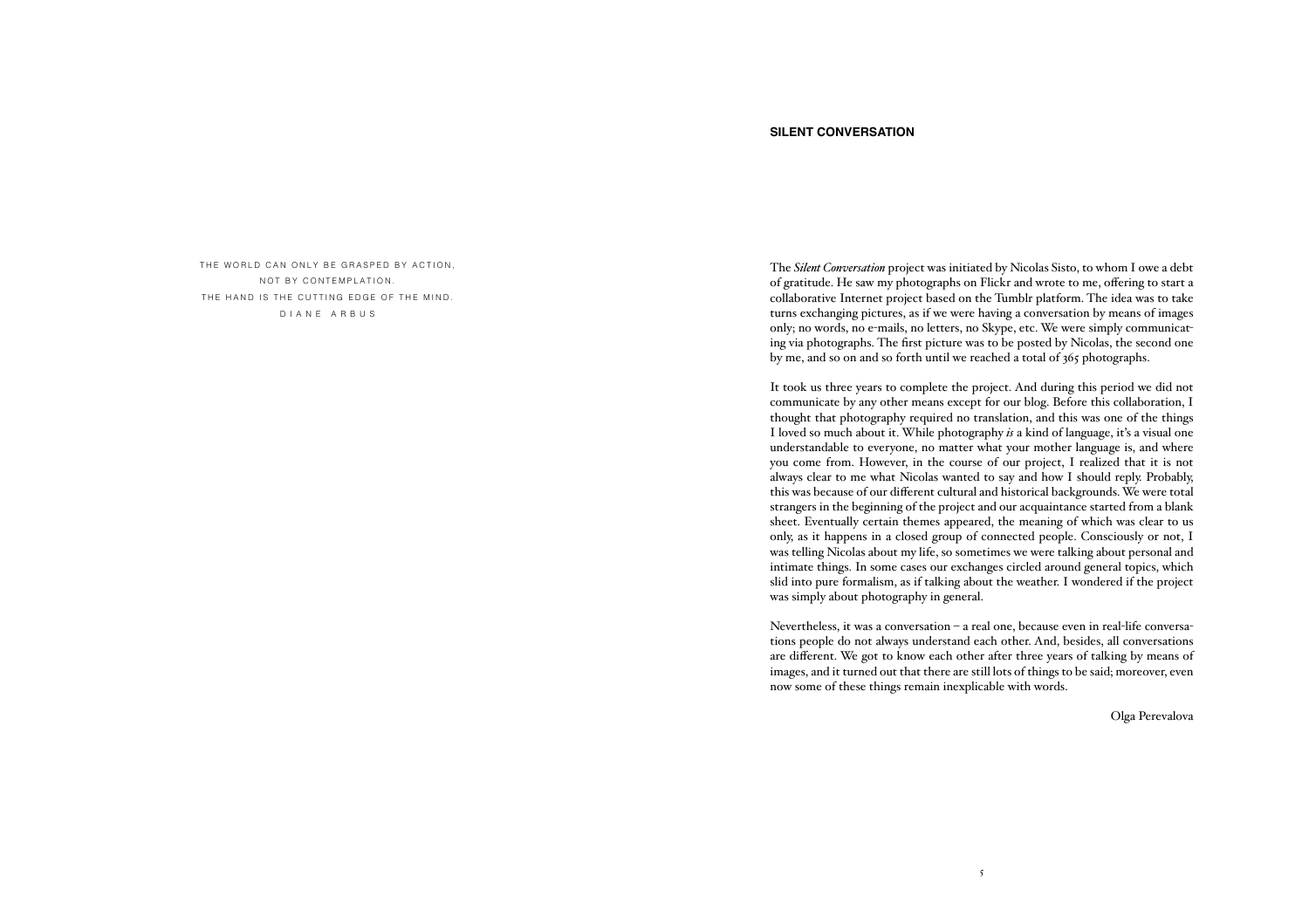#### **CONVERSATION SANS PAROLES ДИАЛОГ БЕЗ СЛОВ**

C'est à Nicolas Sisto que nous devons l'idée du projet *Conversation sans paroles.* Après avoir vu mes photos sur Flickr, il m'a écrit pour me proposer de débuter un projet collaboratif sur Internet à travers la plate-forme Tumblr. L'idée était la suivante : échanger des photos tour à tour comme si nous menions une conversation au moyen d'images seulement, sans mots, sans courriels, sans lettres, sans Skype, sans rien de cela. Nous communiquerions simplement par photos. Nicolas afficherait la première, moi, la deuxième et ainsi de suite jusqu'à ce que nous parvenions au total de 365.

Il nous a fallu trois ans pour terminer le projet et pendant ce temps, nous n'avons communiqué par aucun autre moyen, à l'exception de notre blog. Avant cette collaboration, je pensais que la photographie ne nécessitait aucune traduction et cet aspect m'enchantait vraiment. Si la photographie *est* bien un type de langue, c'est une langue visuelle compréhensible par tous, quelle que soit notre langue maternelle ou le lieu d'où nous venons. Cependant, je me suis rendu compte au cours de notre projet, que je n'étais pas toujours sûre de ce que Nicolas voulait dire, ni de la manière d'y répondre. Cela tenait sans doute à nos différences de culture et d'histoire. Ne nous connaissant pas du tout au début du projet, nous sommes partis d'une feuille blanche, puis certains thèmes sont apparus dont le sens n'était clair que pour nous, comme cela se produit dans un groupe fermé de personnes qui communiquent. Consciemment ou pas, je parlais de ma vie à Nicolas et donc parfois, nous abordions des sujets personnels et intimes. Parfois, nos échanges tournaient autour de sujets généraux qui glissaient dans le pur formalisme comme si nous parlions du temps. Je me demandais si le projet était simplement sur la photographie en généraI.

Néanmoins, c'était une conversation – une vraie, car même dans les conversations de la vie réelle, les gens ne se comprennent pas toujours. Et puis, toutes les conversations sont différentes. Nous avons appris à nous connaître en nous parlant pendant trois ans à l'aide d'images et avons découvert qu'il y a encore beaucoup de choses à dire ; de plus, même maintenant, certaines de ces choses restent inexplicables avec des mots.

Olga Perevalova

6  $\overline{\phantom{a}}$  7

Проект "Диалог без Cлов" был начат благодаря Никола Систо. Он увидел мои фотографии на Flickr и написал, предложив мне сделать совместный интернет-проект на платформе Tumblr. Идеей проекта был обмен фотографиями, наподобие беседы, но только посредством изображений: без слов, без электронных писем, без скайпа – только посредством изображений.

Первый снимок должен был опубликовать Никола, второй – я, и так далее, до тех пор, пока количество фотографий не достигло бы 365.

Проект длился три года. В течение этого времени мы общались исключительно через наш блог. До нашего сотрудничества я полагала, что фотография не требует перевода, и это было одной из причин, по которой я так полюбила проект. Поскольку фотография – это своего рода общение, она представляет собой визуальный язык, понятный каждому, независимо от происхождения или места жительства. Тем не менее, в ходе нашего проекта я осознала, что мне не всегда понятно, что Никола хотел сказать, и как я должна ответить.

Вероятно, это происходило из-за наших разных культурных традиций. В начале проекта мы были совершенно чужими людьми, и наше знакомство началось с чистого листа, но появились/определились некоторые темы, смысл которых был ясен только нам, как это случается в тесном кругу друзей. Сознательно или подсознательно, но я рассказывала Никола о своей жизни, и иногда мы говорили о личных или интимных вещах. В некоторых случаях наш обмен вращался вокруг общих тем, сводящихся к простому формализму, как будто мы говорили о погоде. Я гадала, заключался ли проект в фотографии в целом.

Тем не менее, это был настоящий и разноплановый диалог, поскольку даже в разговоре люди не всегда понимают друг друга.

После трех лет бесед посредством изображений мы узнали друг друга, и сейчас мы понимаем, что по-прежнему можем говорить о многом. И какие-то вещи нельзя объяснить словами.

Ольга Перевалова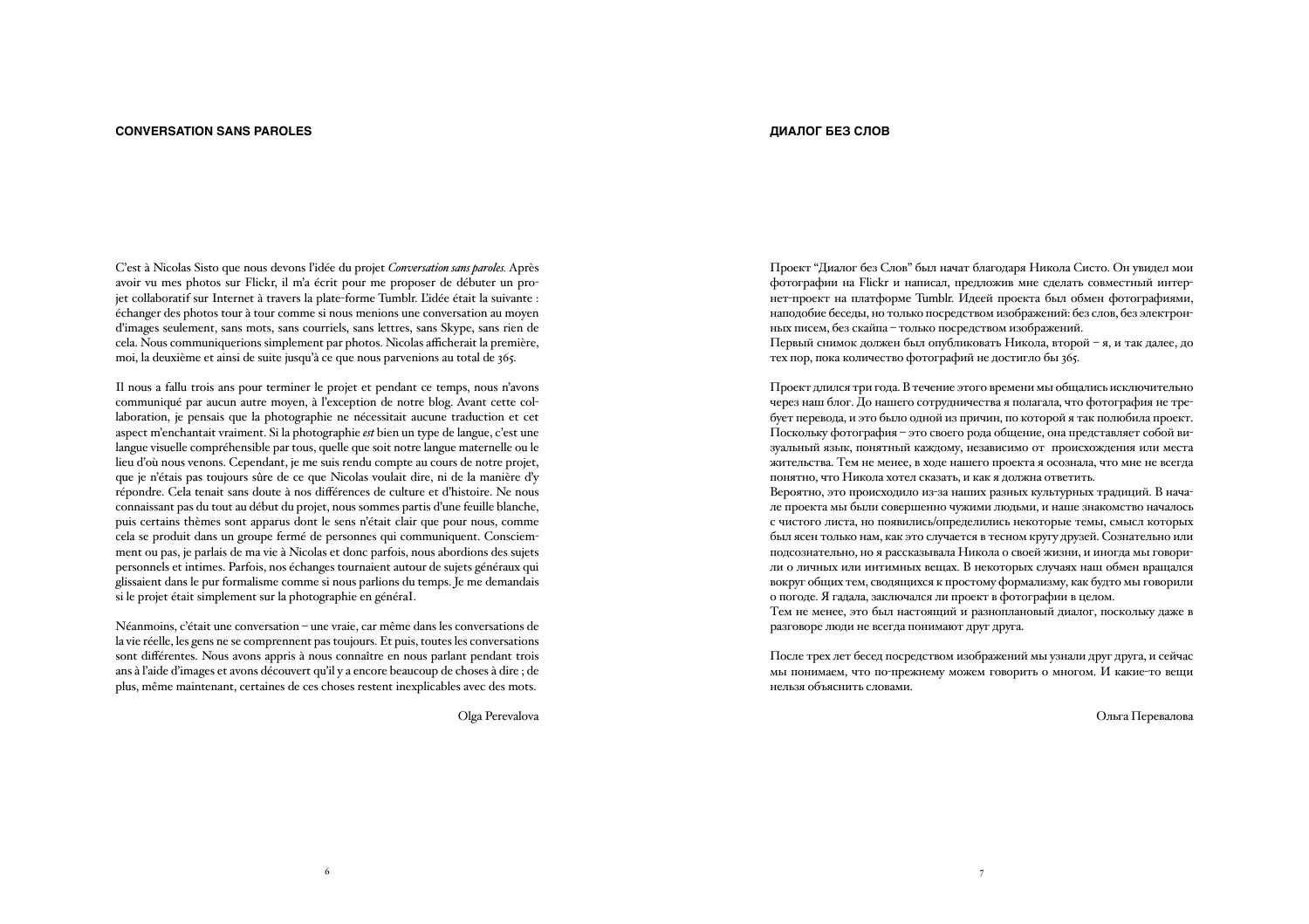



*day 1, Nicolas day 2, Olga*